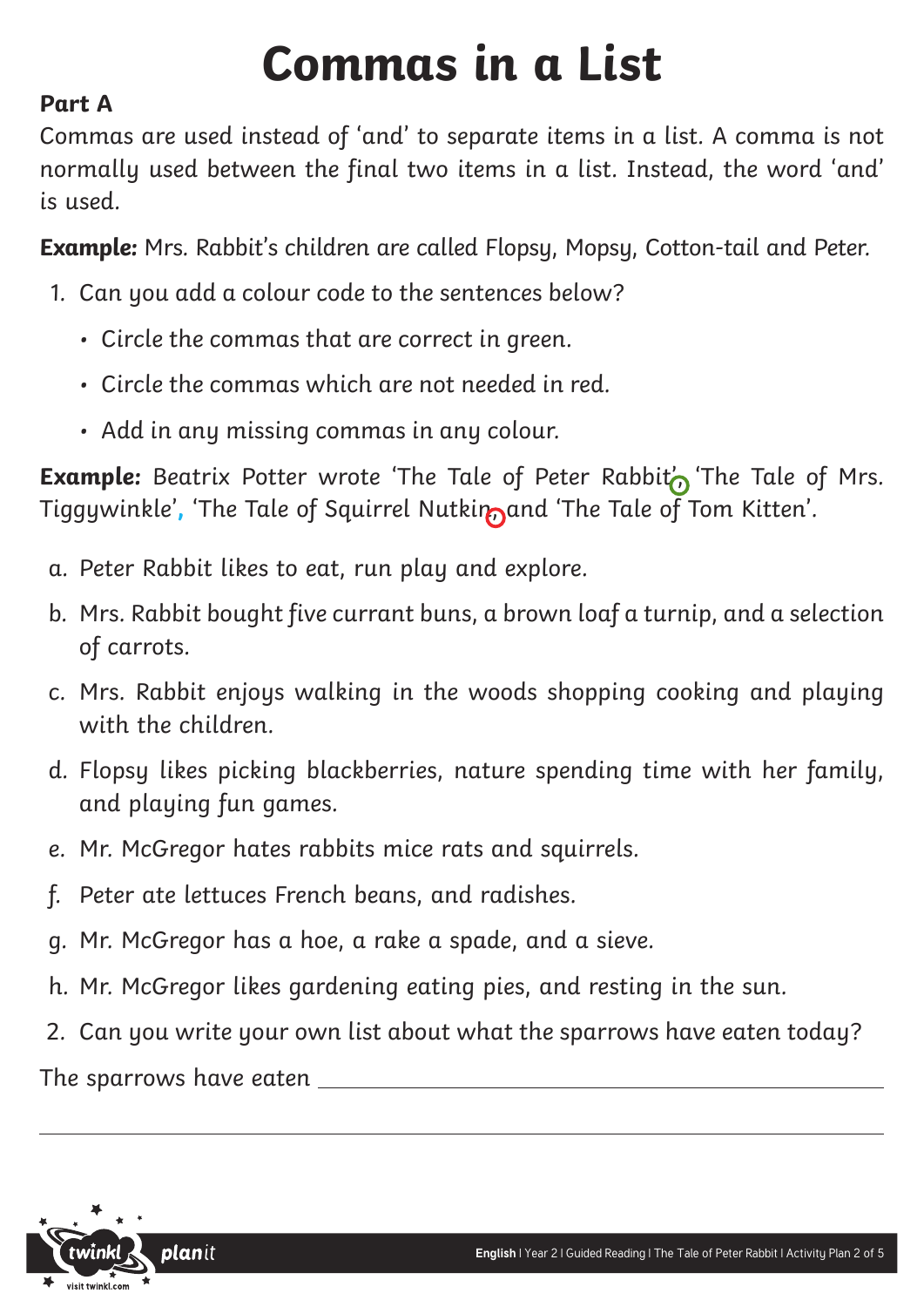# **Commas in a List**

### **Part B**

Commas are used instead of 'and' to separate items in a list. A comma is not normally used between the final two items in a list. Instead, the word 'and' is used.

**Example:** Mrs. Rabbit's children are called Flopsy, Mopsy, Cotton-tail and Peter.

Here are some sentence starters which need lists adding to them.

You can make up the details to go in the lists. Remember to use commas correctly.

1. In his garden, Mr. McGregor grows

| <u> 1999 - Johann Harry Harry Harry Harry Harry Harry Harry Harry Harry Harry Harry Harry Harry Harry Harry Harry</u> |
|-----------------------------------------------------------------------------------------------------------------------|
|                                                                                                                       |
| ,我们也不能在这里的时候,我们也不能在这里的时候,我们也不能会在这里的时候,我们也不能会在这里的时候,我们也不能会在这里的时候,我们也不能会在这里的时候,我们也                                      |
|                                                                                                                       |
|                                                                                                                       |
|                                                                                                                       |
|                                                                                                                       |
| 6. In the woods where the rabbits live, there are also _________________________                                      |
| <u> 1989 - Jan Samuel Barbara, margaret a shekara ta 1989 - Andrea Samuel Barbara, marka ta 1989 - Andrea Samuel</u>  |
| 7. The days of the week that Mr. McGregor works in his garden are _________                                           |
| ,我们也不会有什么。""我们的人,我们也不会有什么?""我们的人,我们也不会有什么?""我们的人,我们也不会有什么?""我们的人,我们也不会有什么?""我们的人                                      |
|                                                                                                                       |
|                                                                                                                       |
|                                                                                                                       |

# **Challenge Task**

Use a whiteboard to write your own sentences which include commas in lists.